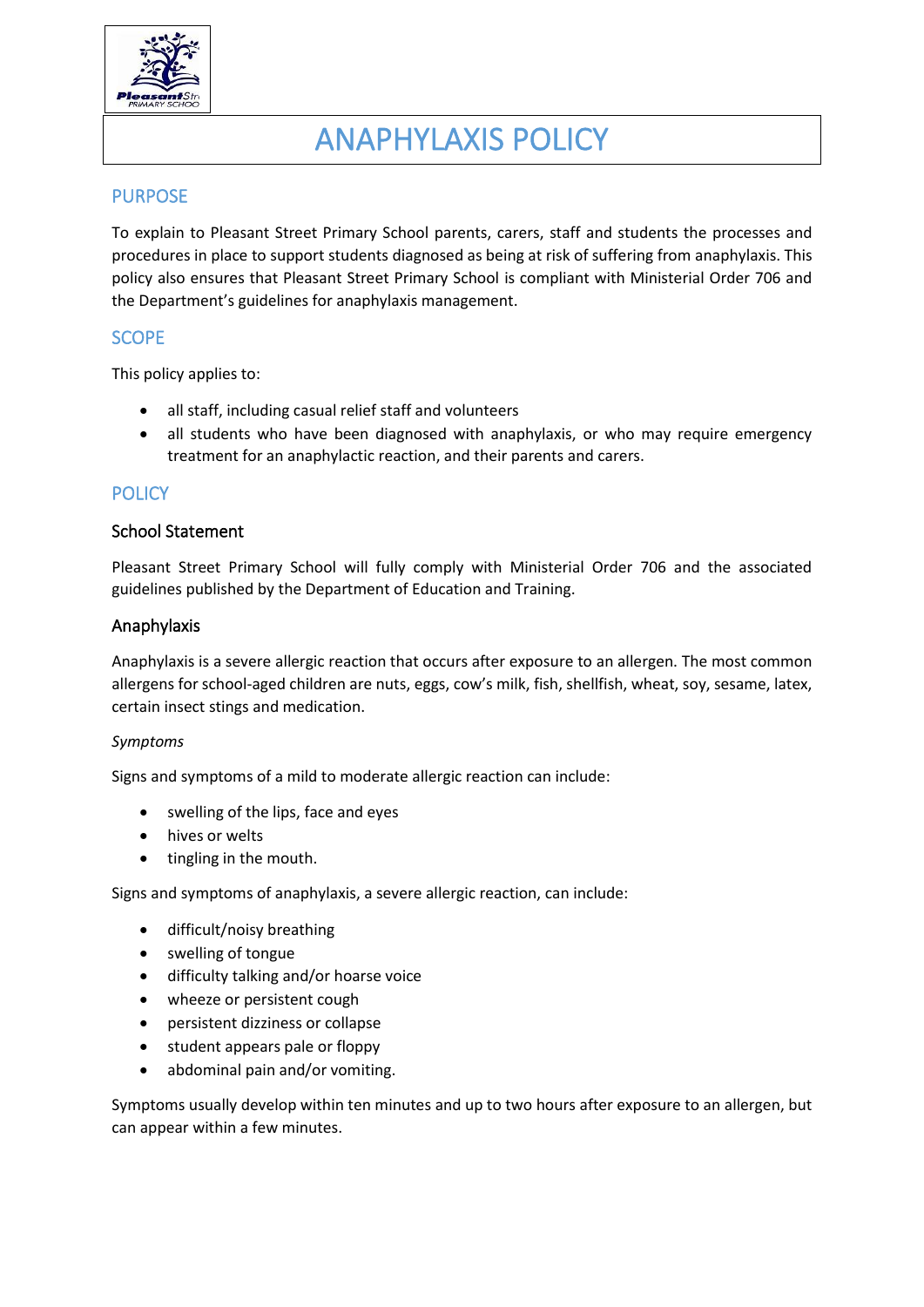#### *Treatment*

Adrenaline given as an injection into the muscle of the outer mid-thigh is the first aid treatment for anaphylaxis.

Individuals diagnosed as being at risk of anaphylaxis are prescribed an adrenaline autoinjector for use in an emergency. These adrenaline autoinjectors are designed so that anyone can use them in an emergency.

## Individual Anaphylaxis Management Plans

All students at Pleasant Street Primary School who are diagnosed by a medical practitioner as being at risk of suffering from an anaphylactic reaction must have an Individual Anaphylaxis Management Plan. When notified of an anaphylaxis diagnosis, the principal of Pleasant Street Primary School is responsible for developing a plan in consultation with the student's parents/carers. Steve Eichler is the anaphylaxis Coordinator and performs this role.

Where necessary, an Individual Anaphylaxis Management Plan will be in place as soon as practicable after a student enrols at Pleasant Street Primary School and where possible, before the student's first day.

Parents and carers must:

- obtain an ASCIA Action Plan for Anaphylaxis from the student's medical practitioner and provide a copy to the school as soon as practicable
- immediately inform the school in writing if there is a relevant change in the student's medical condition and obtain an updated ASCIA Action Plan for Anaphylaxis
- provide an up-to-date photo of the student for the ASCIA Action Plan for Anaphylaxis when that Plan is provided to the school and each time it is reviewed
- provide the school with a current adrenaline autoinjector for the student that has not expired;
- participate in annual reviews of the student's Plan.

Each student's Individual Anaphylaxis Management Plan must include:

- information about the student's medical condition that relates to allergies and the potential for anaphylactic reaction, including the type of allergies the student has
- information about the signs or symptoms the student might exhibit in the event of an allergic reaction based on a written diagnosis from a medical practitioner
- strategies to minimise the risk of exposure to known allergens while the student is under the care or supervision of school staff, including in the school yard, at camps and excursions, or at special events conducted, organised or attended by the school
- the name of the person(s) responsible for implementing the risk minimisation strategies, which have been identified in the Plan
- information about where the student's medication will be stored
- the student's emergency contact details
- an up-to-date ASCIA Action Plan for Anaphylaxis completed by the student's medical practitioner.

#### *Review and updates to Individual Anaphylaxis Plans*

A student's Individual Anaphylaxis Plan will be reviewed and updated on an annual basis in consultation with the student's parents/carers. The plan will also be reviewed and, where necessary, updated in the following circumstances:

• as soon as practicable after the student has an anaphylactic reaction at school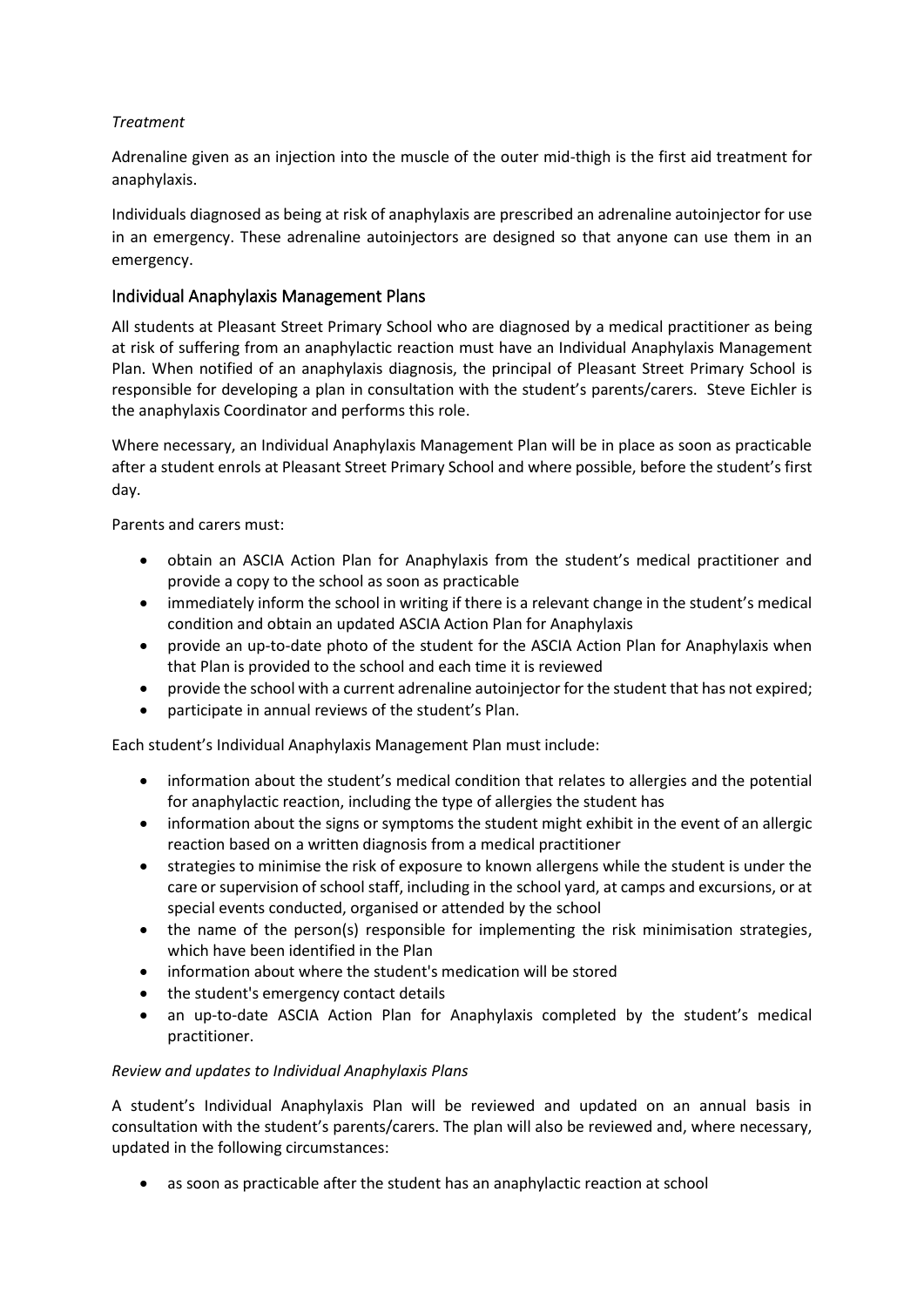- if the student's medical condition, in so far as it relates to allergy and the potential for anaphylactic reaction, changes
- when the student is participating in an off-site activity, including camps and excursions, or at special events including fetes and concerts.

Our school may also consider updating a student's Individual Anaphylaxis Management Plan if there is an identified and significant increase in the student's potential risk of exposure to allergens at school.

#### Location of plans and adrenaline autoinjectors

Depending on the age of the students in your school community who are at risk of anaphylaxis, the severity of their allergies and the content of their plan, some students may keep their adrenaline autoinjector on their person, rather than in a designated location. There are copies of the plans in the top right hand corner of the Principal's Cupboard.

*A copy of each student's Individual Anaphylaxis Management Plan will be stored with their ASCIA Action Plan for Anaphylaxis in the First Aid Room together with the student's adrenaline autoinjector. Adrenaline autoinjectors must be labelled with the student's name.*

*A copy of each student's Individual Anaphylaxis Management Plan will be stored with their ASCIA Action Plan for Anaphylaxis in the First Aid Room. Students are encouraged to keep their adrenaline autoinjectors on their person. Adrenaline autoinjectors for general use are available in the First Aid Room] and are labelled "general use".* 

#### Risk Minimisation Strategies

*To reduce the risk of a student suffering from an anaphylactic reaction at Pleasant Street Primary School, we have put in place the following strategies:*

- *staff and students are regularly reminded to wash their hands after eating;*
- *students are discouraged from sharing food*
- *garbage bins at school are to remain inside*
- *gloves must be worn when picking up papers or rubbish in the playground;*
- *school canteen staff are trained in appropriate food handling to reduce the risk of cross-contamination*
- *year groups will be informed of allergens that must be avoided in advance of class parties, events or birthdays*
- *a general use EpiPen will be stored in the first aid room.*

#### Adrenaline autoinjectors for general use

[Note: for guidance on the appropriate number of general use adrenaline autoinjectors for your school, refer to page 34 of the Department's *Anaphylaxis Guidelines*: [http://www.education.vic.gov.au/school/teachers/health/pages/anaphylaxisschl.aspx.](http://www.education.vic.gov.au/school/teachers/health/pages/anaphylaxisschl.aspx)]

Pleasant Street Primary School will maintain a supply of adrenaline autoinjector(s) for general use, as a back-up to those provided by parents and carers for specific students, and also for students who may suffer from a first time reaction at school.

The principal is responsible for arranging the purchase of adrenaline autoinjectors for general use, and will consider:

- the number of students enrolled at Pleasant Street Primary School at risk of anaphylaxis
- the accessibility of adrenaline autoinjectors supplied by parents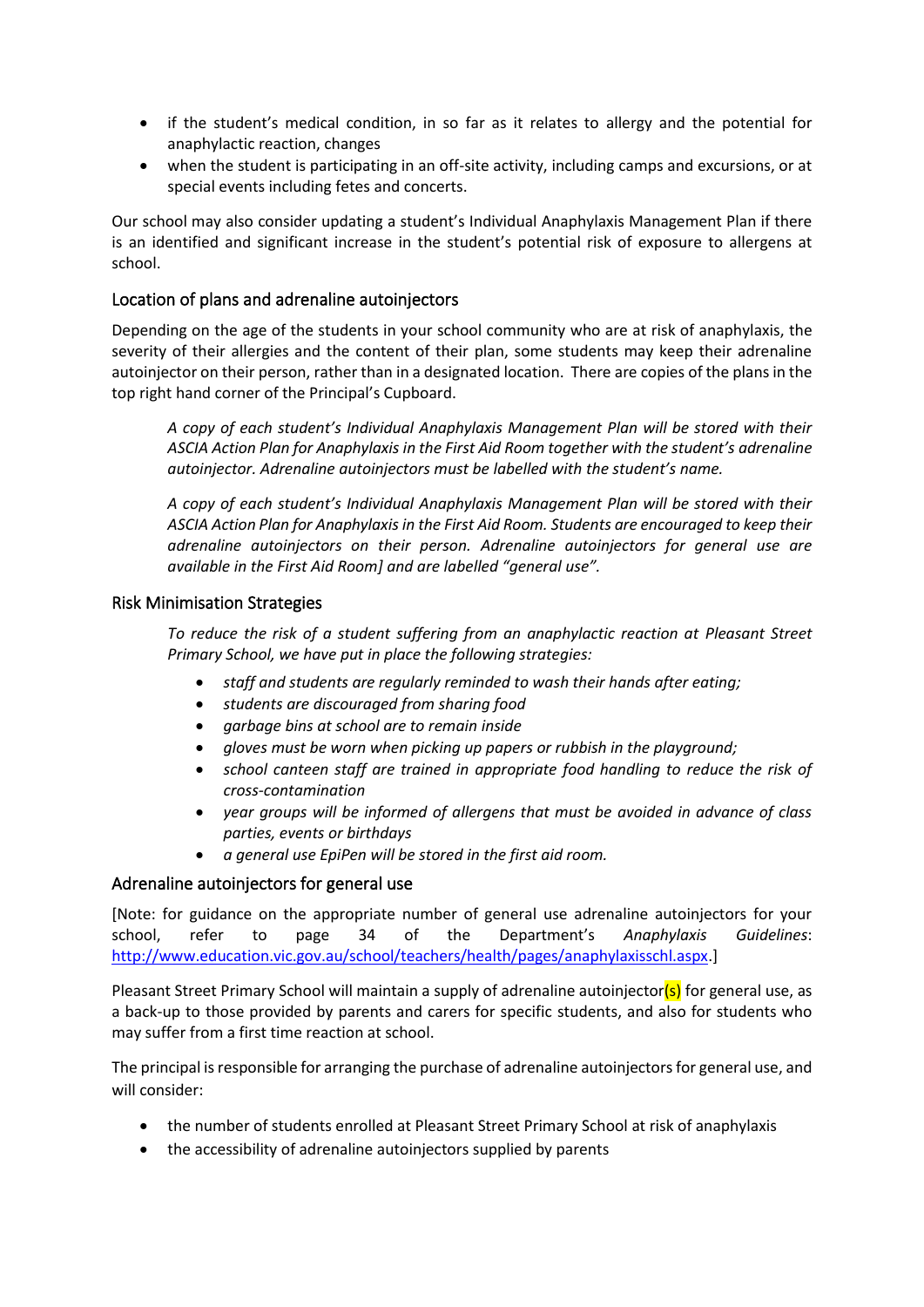- the availability of a sufficient supply of autoinjectors for general use in different locations at the school, as well as at camps, excursions and events
- the limited life span of adrenaline autoinjectors, and the need for general use adrenaline autoinjectors to be replaced when used or prior to expiry.

#### Emergency Response

In the event of an anaphylactic reaction, the emergency response procedures in this policy must be followed, together with the school's general first aid procedures, emergency response procedures and the student's Individual Anaphylaxis Management Plan.

A complete and up-to-date list of students identified as being at risk of anaphylaxis is maintained by Susan Calleija and Maria Hodder and stored in the First Aid Room. For camps, excursions and special events, a designated staff member will be responsible for maintaining a list of students at risk of anaphylaxis attending the special event, together with their Individual Anaphylaxis Management Plans and adrenaline autoinjectors, where appropriate.

If a student experiences an anaphylactic reaction at school or during a school activity, school staff must:

| <b>Step</b> | <b>Action</b>                                                                            |
|-------------|------------------------------------------------------------------------------------------|
| 1.          | Lay the person flat<br>$\bullet$                                                         |
|             | Do not allow them to stand or walk<br>$\bullet$                                          |
|             | If breathing is difficult, allow them to sit<br>$\bullet$                                |
|             | Be calm and reassuring<br>$\bullet$                                                      |
|             | Do not leave them alone<br>$\bullet$                                                     |
|             | Seek assistance from another staff member or reliable student to locate the<br>$\bullet$ |
|             | student's adrenaline autoinjector or the school's general use autoinjector, and          |
|             | the student's Individual Anaphylaxis Management Plan, stored in First Aid Room           |
|             | If the student's plan is not immediately available, or they appear to be<br>$\bullet$    |
|             | experiencing a first time reaction, follow steps 2 to 5                                  |
| 2.          | Administer an EpiPen or EpiPen Jr (if the student is under 20kg)                         |
|             | Remove from plastic container<br>$\bullet$                                               |
|             | Form a fist around the EpiPen and pull off the blue safety release (cap)<br>$\bullet$    |
|             | Place orange end against the student's outer mid-thigh (with or without<br>$\bullet$     |
|             | clothing)                                                                                |
|             | Push down hard until a click is heard or felt and hold in place for 3 seconds            |
|             | Remove EpiPen<br>$\bullet$                                                               |
|             | Note the time the EpiPen is administered<br>$\bullet$                                    |
|             | Retain the used EpiPen to be handed to ambulance paramedics along with the<br>$\bullet$  |
|             | time of administration                                                                   |
| 3.          | Call an ambulance (000)                                                                  |
| 4.          | If there is no improvement or severe symptoms progress (as described in the ASCIA        |
|             | Action Plan for Anaphylaxis), further adrenaline doses may be administered every five    |
|             | minutes, if other adrenaline autoinjectors are available.                                |
| 5.          | Contact the student's emergency contacts.                                                |

If a student appears to be having a severe allergic reaction, but has not been previously diagnosed with an allergy or being at risk of anaphylaxis, school staff should follow steps 2 – 5 as above.

[Note: If in doubt, it is better to use an adrenaline autoinjector than not use it, even if in hindsight the reaction is not anaphylaxis. Under-treatment of anaphylaxis is more harmful and potentially life threatening than over-treatment of a mild to moderate allergic reaction. Refer to page 41 of the [Anaphylaxis](http://www.education.vic.gov.au/school/teachers/health/pages/anaphylaxisschl.aspx) Guidelines].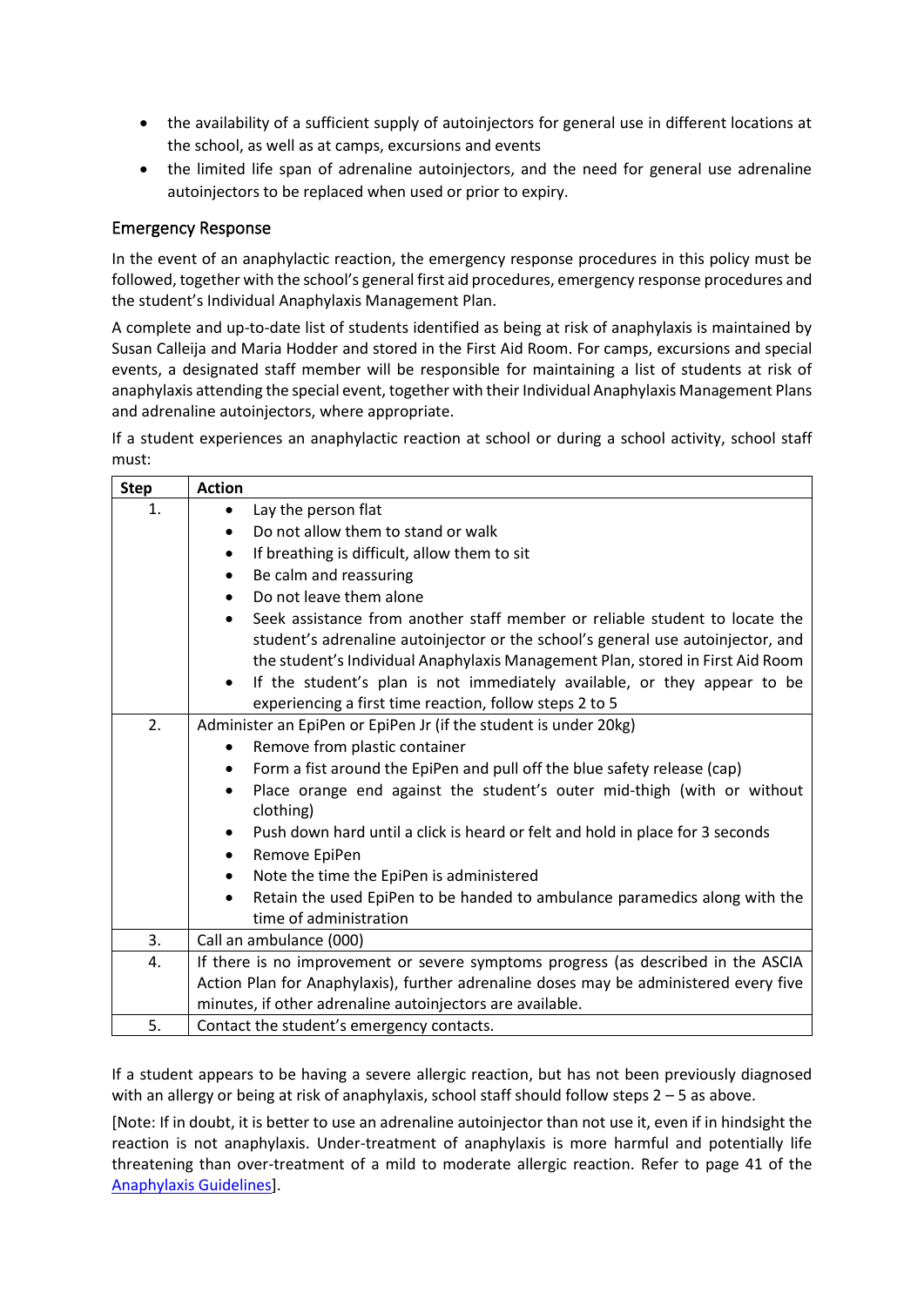

## Communication Plan

This policy will be available on Pleasant Street Primary School's website so that parents and other members of the school community can easily access information about Pleasant Street Primary School's anaphylaxis management procedures. The parents and carers of students who are enrolled at Pleasant Street Primary School and are identified as being at risk of anaphylaxis will also be provided with a copy of this policy.

The School Anaphylaxis Supervisor, Steve Eichler is responsible for ensuring that all relevant staff, including casual relief staff and volunteers are aware of this policy and Pleasant Street Primary School's procedures for anaphylaxis management. Casual relief staff and volunteers who are responsible for the care and/or supervision of students who are identified as being at risk of anaphylaxis will also receive a verbal briefing on this policy.

## Staff training

Staff at Pleasant Street Primary School will receive appropriate training in anaphylaxis management, consistent with the Department's *Anaphylaxis Guidelines*.

Staff who are responsible for conducting classes that students who are at risk of anaphylaxis attend, and any further staff that the principal identifies, must have completed:

- an approved face-to-face anaphylaxis management training course in the last three years, or
- an approved online anaphylaxis management training course in the last two years.

Staff are also required to attend a briefing on anaphylaxis management at least twice per year, facilitated by a staff member who has successfully completed an anaphylaxis management course within the last 2 years . Each briefing will address:

- this policy
- the causes, symptoms and treatment of anaphylaxis
- the identities of students with a medical condition that relates to allergies and the potential for anaphylactic reaction, and where their medication is located
- how to use an adrenaline autoiniector, including hands on practice with a trainer adrenaline autoiniector
- the school's general first aid and emergency response procedures
- the location of, and access to, adrenaline autoinjectors that have been provided by parents or purchased by the school for general use.

Staff receive an Anaphylaxis update via an external presenter each year. When a new student enrols at Pleasant Street Primary School who is at risk of anaphylaxis, the coordinator will develop an interim plan in consultation with the student's parents and ensure that appropriate staff are trained and briefed as soon as possible.

A record of all staff anaphylaxis management training courses and the dates of the twice yearly briefing sessions should be maintained as evidence of compliance with the training requirements of Ministerial Order 706 – Anaphylaxis Management in Victorian Schools. The record should include the names of staff who have undertaken the training course and the date the training is due for renewal,